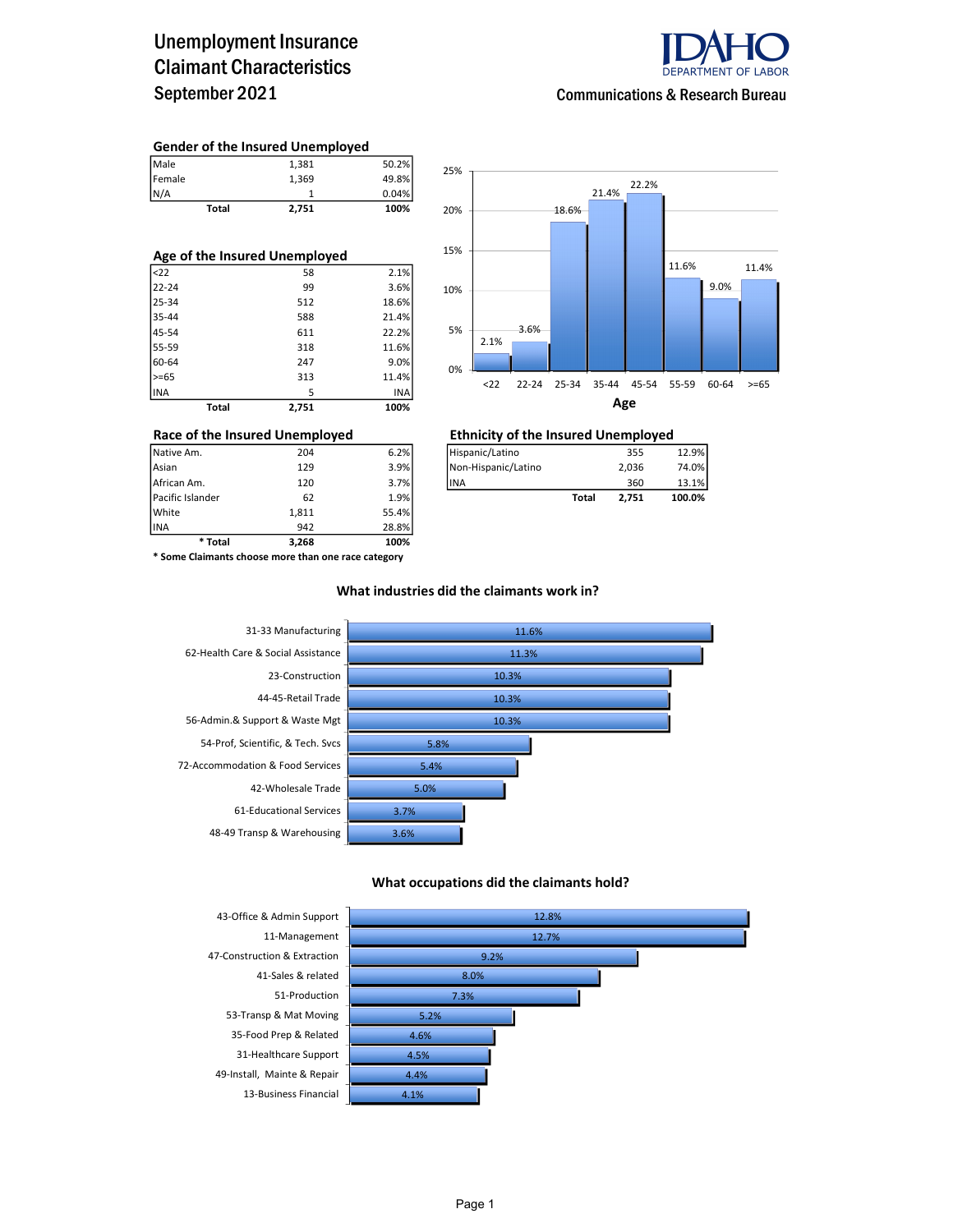# Unemployment Insurance Claimant Characteristics



## September 2021 Communications & Research Bureau

| <b>Demographics</b>                                          | September<br>2021 |       | <b>August</b><br>2021 |       | <b>Monthly</b><br><b>Difference</b> | September<br>2020 |       | Yearly<br><b>Difference</b> |
|--------------------------------------------------------------|-------------------|-------|-----------------------|-------|-------------------------------------|-------------------|-------|-----------------------------|
|                                                              |                   |       |                       |       |                                     |                   |       |                             |
| Gender:                                                      |                   |       |                       |       |                                     |                   |       |                             |
| Male                                                         | 1,381             | 50.2% | 1,921                 | 47.0% | $-540$                              | 5,432             | 48.6% | $-4051$                     |
| Female                                                       | 1,369             | 49.8% | 2,163                 | 52.9% | $-794$                              | 5,742             | 51.3% | $-4373$                     |
| <b>INA</b>                                                   | $\mathbf{1}$      | 0.0%  | $\mathbf{1}$          | 0.0%  | 0                                   | 13                | 0.1%  | $-12$                       |
| <b>Total</b>                                                 | 2,751             |       | 4,085                 |       | $-1,334$                            | 11,187            |       | $-8436$                     |
| Race: NOTE: Claimants may choose more than one Race category |                   |       |                       |       |                                     |                   |       |                             |
| Native American                                              | 204               | N/A   | 313                   | N/A   | $-109$                              | 559               | N/A   | $-355$                      |
| Asian                                                        | 129               | N/A   | 158                   | N/A   | $-29$                               | 378               | N/A   | $-249$                      |
| African American                                             | 120               | N/A   | 177                   | N/A   | $-57$                               | 355               | N/A   | $-235$                      |
| Pacific Islander                                             | 62                | N/A   | 114                   | N/A   | $-52$                               | 196               | N/A   | $-134$                      |
| White                                                        | 1,811             | N/A   | 2,874                 | N/A   | $-1,063$                            | 8,386             | N/A   | $-6575$                     |
| <b>INA</b>                                                   | 942               | N/A   | 1,788                 | N/A   | $-846$                              | 2,742             | N/A   | $-1800$                     |
|                                                              |                   |       |                       |       |                                     |                   |       |                             |
| <b>Ethnicity:</b>                                            |                   |       |                       |       |                                     |                   |       |                             |
| Hispanic/Latino                                              | 355               | 12.9% | 574                   | 14.1% | $-219$                              | 1,328             | 11.9% | $-973$                      |
| Non-Hispanic/Latino                                          | 2,036             | 74.0% | 2,955                 | 72.3% | $-919$                              | 8,207             | 73.4% | $-6171$                     |
| <b>INA</b>                                                   | 360               | 13.1% | 556                   | 13.6% | $-196$                              | 1,652             | 14.8% | $-1292$                     |
| Age:                                                         |                   |       |                       |       |                                     |                   |       |                             |
| $22$                                                         | 58                | 2.1%  | 85                    | 2.1%  | $-27$                               | 362               | 3.2%  | $-304$                      |
| 22-24                                                        | 99                | 3.6%  | 147                   | 3.6%  | $-48$                               | 477               | 4.3%  | $-378$                      |
| 25-34                                                        | 512               | 18.6% | 607                   | 14.9% | $-95$                               | 2,091             | 18.7% | $-1579$                     |
| 35-44                                                        | 588               | 21.4% | 812                   | 19.9% | $-224$                              | 2,124             | 19.0% | $-1536$                     |
| 45-54                                                        | 611               | 22.2% | 893                   | 21.9% | $-282$                              | 2,126             | 19.0% | $-1515$                     |
| 55-59                                                        | 318               | 11.6% | 514                   | 12.6% | $-196$                              | 1,205             | 10.8% | $-887$                      |
| 60-64                                                        | 247               | 9.0%  | 431                   | 10.6% | $-184$                              | 1,026             | 9.2%  | $-779$                      |
| $> = 65$                                                     | 313               | 11.4% | 590                   | 14.4% | $-277$                              | 1,754             | 15.7% | $-1441$                     |
| <b>Total</b>                                                 | 2,746             |       | 4,079                 |       | $-1,333$                            | 11,165            |       | $-8419$                     |